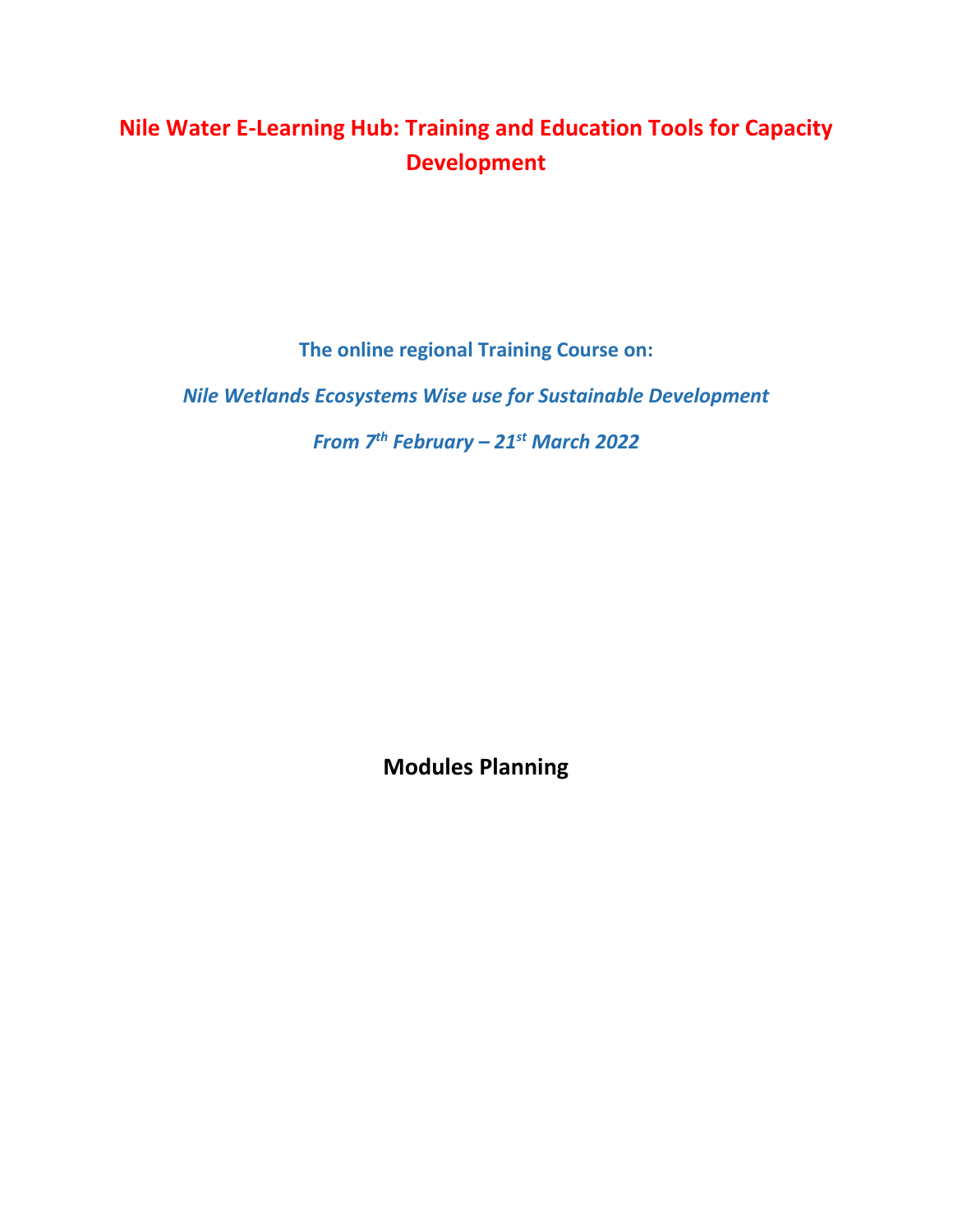| <b>Module #: Presentation and Content Template</b> |  |
|----------------------------------------------------|--|
|----------------------------------------------------|--|

| <b>Item</b>                     | <b>Details</b>                                                                                                                                                                                                                                                                                                                                                                                                                                                                                                                                                                                                                                                                                                                                                                                                                                                                                                                                                                                                                                                                                                                                                                                                                                                                                                                                                    |
|---------------------------------|-------------------------------------------------------------------------------------------------------------------------------------------------------------------------------------------------------------------------------------------------------------------------------------------------------------------------------------------------------------------------------------------------------------------------------------------------------------------------------------------------------------------------------------------------------------------------------------------------------------------------------------------------------------------------------------------------------------------------------------------------------------------------------------------------------------------------------------------------------------------------------------------------------------------------------------------------------------------------------------------------------------------------------------------------------------------------------------------------------------------------------------------------------------------------------------------------------------------------------------------------------------------------------------------------------------------------------------------------------------------|
| <b>Module Number#</b>           |                                                                                                                                                                                                                                                                                                                                                                                                                                                                                                                                                                                                                                                                                                                                                                                                                                                                                                                                                                                                                                                                                                                                                                                                                                                                                                                                                                   |
| <b>Title</b>                    | Mainstreaming economic valuation into decision making and                                                                                                                                                                                                                                                                                                                                                                                                                                                                                                                                                                                                                                                                                                                                                                                                                                                                                                                                                                                                                                                                                                                                                                                                                                                                                                         |
|                                 | Introduction to economic valuation concepts and methods                                                                                                                                                                                                                                                                                                                                                                                                                                                                                                                                                                                                                                                                                                                                                                                                                                                                                                                                                                                                                                                                                                                                                                                                                                                                                                           |
| <b>Instructor / Lead Module</b> | Prof. Noha Donia, Dr Mohamed Kamel                                                                                                                                                                                                                                                                                                                                                                                                                                                                                                                                                                                                                                                                                                                                                                                                                                                                                                                                                                                                                                                                                                                                                                                                                                                                                                                                |
| <b>Module Moderator</b>         | Eng. Noha Sami, Dr. Hanan Farag                                                                                                                                                                                                                                                                                                                                                                                                                                                                                                                                                                                                                                                                                                                                                                                                                                                                                                                                                                                                                                                                                                                                                                                                                                                                                                                                   |
| <b>Module Facilitator</b>       | Dr. Hager Nawar, Eng Mostafa Fathi                                                                                                                                                                                                                                                                                                                                                                                                                                                                                                                                                                                                                                                                                                                                                                                                                                                                                                                                                                                                                                                                                                                                                                                                                                                                                                                                |
| <b>Introduction</b>             | Ecosystem services are defined as benefits provided by the<br>natural environment that profit people. Although there is no<br>single, agreed method of categorizing all ecosystem services, the<br>Millennium Ecosystem Assessment (MA) framework is widely<br>accepted and is seen as a useful starting point. Ecosystem<br>services provide outcomes that directly or indirectly affect<br>human wellbeing. The ultimate goals of defining and measuring<br>the value of the natural environment are to better inform<br>management decisions and/or influence human behavior, as well<br>as to contribute to better decision-making by ensuring that policy<br>evaluations fully account for the costs and benefits to the natural<br>environment. Some of these ecosystem services are well known<br>including food, fiber, and fuel provision and the cultural services<br>that provide benefit to people through recreation and<br>appreciation of nature. Other services provided by ecosystems<br>are not so well known. These include the regulation of the<br>climate, purification of air and water, flood protection, soil<br>formation, and nutrient cycling. Thus, more efforts are needed to<br>highlight much more clearly the implications of ecosystem<br>services for human wellbeing while providing policy development<br>with new insights. |
| <b>Module goal</b>              | Clarify the main tools and methods of mainstreaming the value of<br>wetlands ecosystems and the services they provide into policy<br>decision-making regarding conserving, managing, and enhancing                                                                                                                                                                                                                                                                                                                                                                                                                                                                                                                                                                                                                                                                                                                                                                                                                                                                                                                                                                                                                                                                                                                                                                |
| <b>Learning Objectives</b>      | the natural environment.<br>Provide an introduction to the concept of valuation of<br>$\bullet$<br>wetlands ecosystem services.<br>Introduce the methodology of economic valuation for<br>$\bullet$<br>provisioning, regulating, cultural and supporting services.<br>Define the value of ecosystem assets.<br>$\bullet$<br>Clarify the difference between economic and ecological<br>values.<br>Identify the key challenges and opportunities in each<br>valuation method while valuing ecosystem services in<br>practice.                                                                                                                                                                                                                                                                                                                                                                                                                                                                                                                                                                                                                                                                                                                                                                                                                                       |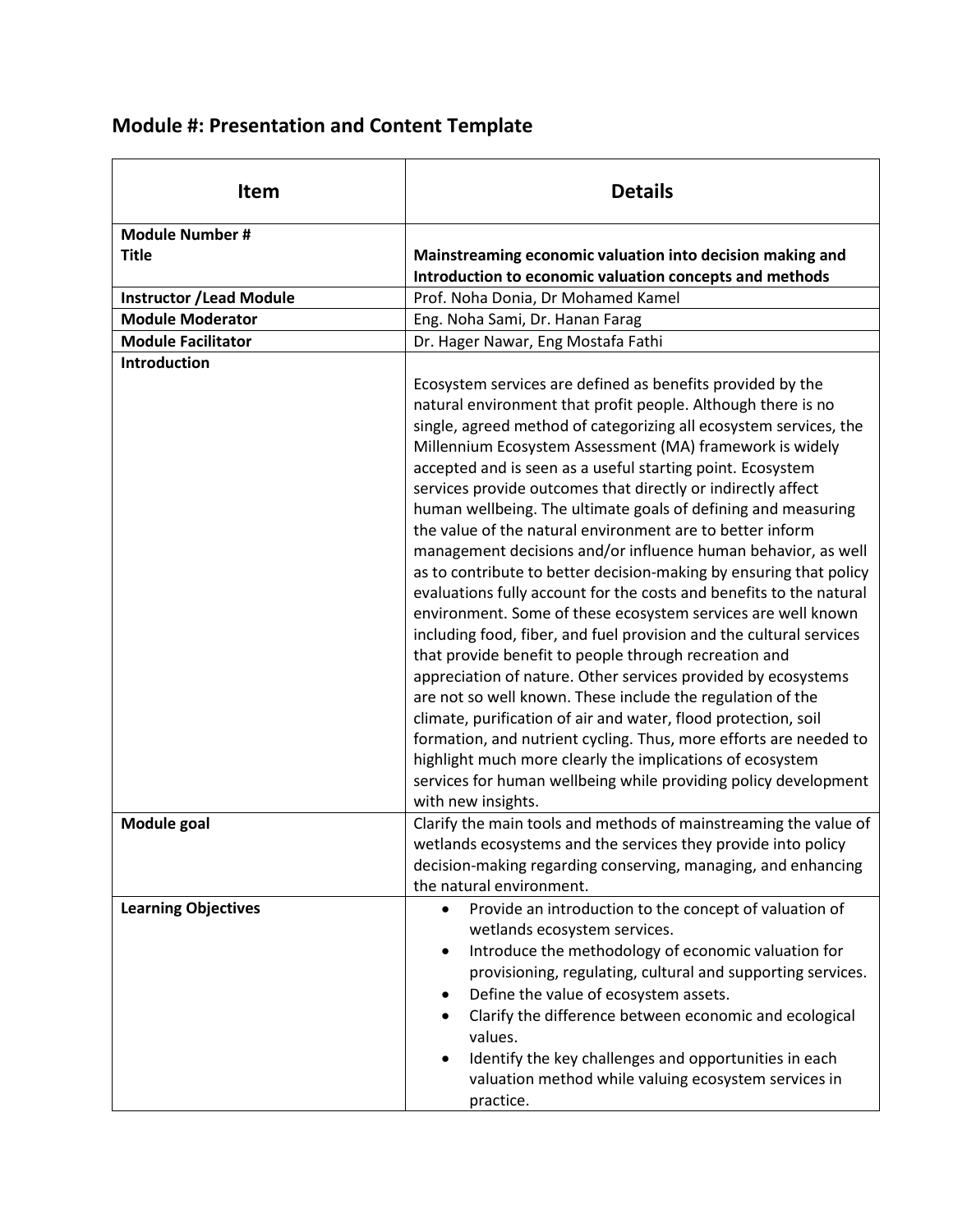## **Learning activities**

Main module material; Nu. Of Live streaming session; Discussion form (set of discussion questions) ; Case studies……

### *Resources*

Compulsory readings, Recommended Readings, Recommended websites, Recommended Videos

#### **Platform discussions:**

- Explain how economic valuation of a wetland's ecosystem services could impact decision making in your country?
- What are the main opportunities and challenges in your country of mainstreaming ecosystem valuation in decision making?
- **Compulsory reading:**
	- GEF guidance documents to economic valuation of ecosystem services in IW projects, GEF,2019
	- The economic, social and ecological value of ecosystem services: a literature review, cbd, 2005
	- Economic valuation of ecosystem services, Katherine Hawkins, University of Minnesota, 2003
- **Recommended References:**
	- Marine and coastal ecosystem services, valuation methods and their practical application, UNEP, 2011
	- [An introductory guide to valuing ecosystem services](https://ec.europa.eu/environment/nature/biodiversity/economics/pdf/valuing_ecosystems.pdf)  [\(europa.eu\)](https://ec.europa.eu/environment/nature/biodiversity/economics/pdf/valuing_ecosystems.pdf)
	- Valuation of ecosystem services, Emmanuelle Quillérou, ELD Campus, 2019
	- Tools for measuring, modelling, and valuing ecosystem services, IUCN, 2018
	- Calculating the economic values of the ecosystem services provided by Natura 2000 features and sites in Wales, European Community, 2015
	- Economic valuation and the commodification of ecosystem services, Erik Go´mez-Baggethun et al., Progress in Physical Geography, 2011
	- The Economics of Valuing Ecosystem Services and Biodiversity[, Unai Pascual](https://www.researchgate.net/profile/Unai-Pascual) et al., 2010
- **Recommended Videos** 
	- https://www.youtube.com/watch?v=0CHIs9dLvxA <https://www.youtube.com/watch?v=q8AZHtF2f50&t=68s> <https://www.youtube.com/watch?v=M0ZdV5WU5K4> <https://www.youtube.com/watch?v=iTW05vFILXY> https://www.youtube.com/watch?v= xzmIG4L8s <https://www.youtube.com/watch?v=LkXVCQam5kw> [https://www.youtube.com/watch?v=O\\_m76akZWWo](https://www.youtube.com/watch?v=O_m76akZWWo) https://www.youtube.com/watch?v=C7dLbWEmOMY <https://www.youtube.com/watch?v=fUbSZKVePOg> https://www.youtube.com/watch?v=EshPNDXe9kI

## **Recommended websites**

 https://www[.Ecosystem Valuation -](https://www.ecosystemvaluation.org/dollar_based.htm) Dollar-Based [Methods.](https://www.ecosystemvaluation.org/dollar_based.htm)htm